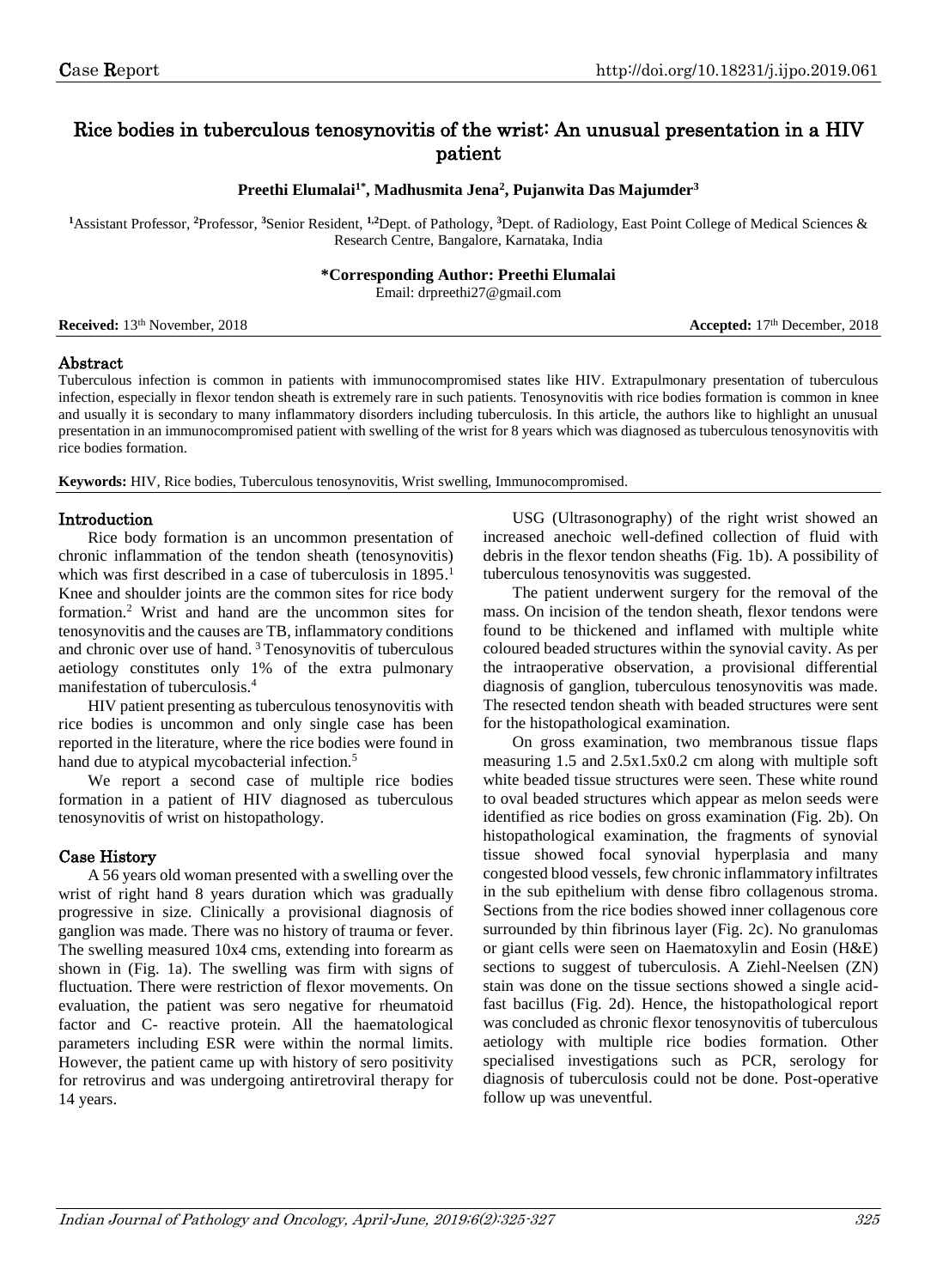

 $\backslash$ **Fig. 1:(a) Oblong swelling over the wrist of right hand; (b): USG showing well-defined collection of fluid with debris in the flexor tendon sheaths**



**Fig. 2: (a) Intraoperative photograph showing the mass; (b): Gross picture of multiple rice bodies; (c): Histopathological section (H&E) showing rice bodies with collagenous core surrounded by thin fibrinous layer (40x); (d): ZN stain showing Acid fast bacillus (100x**

## Discussion

Rice body formation in joints was first described by Reise in a patient with tuberculosis in the year 1895.<sup>6</sup> They are usually found in rheumatoid arthritis, seronegative inflammatory arthritis, osteoarthritis and in infections like mycobacteria.<sup>7</sup> They were named so, as they resemble polished white rice grains. Rice body formation is likely due to the deposition of fibrin over the inflamed or infarcted synovial tissue which forms as nidus.<sup>2</sup>

The cause for rice body formation in the flexor tendons of our patient was due to mycobacterial infection reflecting the immunocompromised state of the patient. There are three stages in the tuberculous infection involving the tendon sheath. First stage is the tendon sheath thickening, secondly, rice bodies formation and thirdly, the development of necrosis.<sup>8</sup> Involvement of musculoskeletal system constitutes about 10% of extra pulmonary TB, out of which only 1% is

contributed by tenosynovitis, bursitis of the joints.<sup>4</sup> The diagnosis of a tuberculous tenosynovitis becomes difficult as the onset of the disease is insidious and sometimes without specific clinical symptoms and signs. In the present case, the patient had a very long history of slow growing swelling of the wrist without any clinical presentation suggestive of either tuberculosis or rheumatoid arthritis.

Under ultrasonography a suspicion of tuberculous tenosynovitis was given. But intraoperatively, the rice bodies were not identified as the cause for the tenosynovitis. The resected specimen sent for histopathology were identified as rice bodies. The Haematoxylin and Eosin (H&E) stained sections showed fragments of synovial tissue without any granulomas or any evidence of tuberculous aetiology. The sections showed only few congested and mild chronic inflammatory infiltrate which was not sufficient to favour a diagnosis of tuberculosis. So, a tenosynovitis of nonspecific aetiology was first reported. After eliciting a history of anti